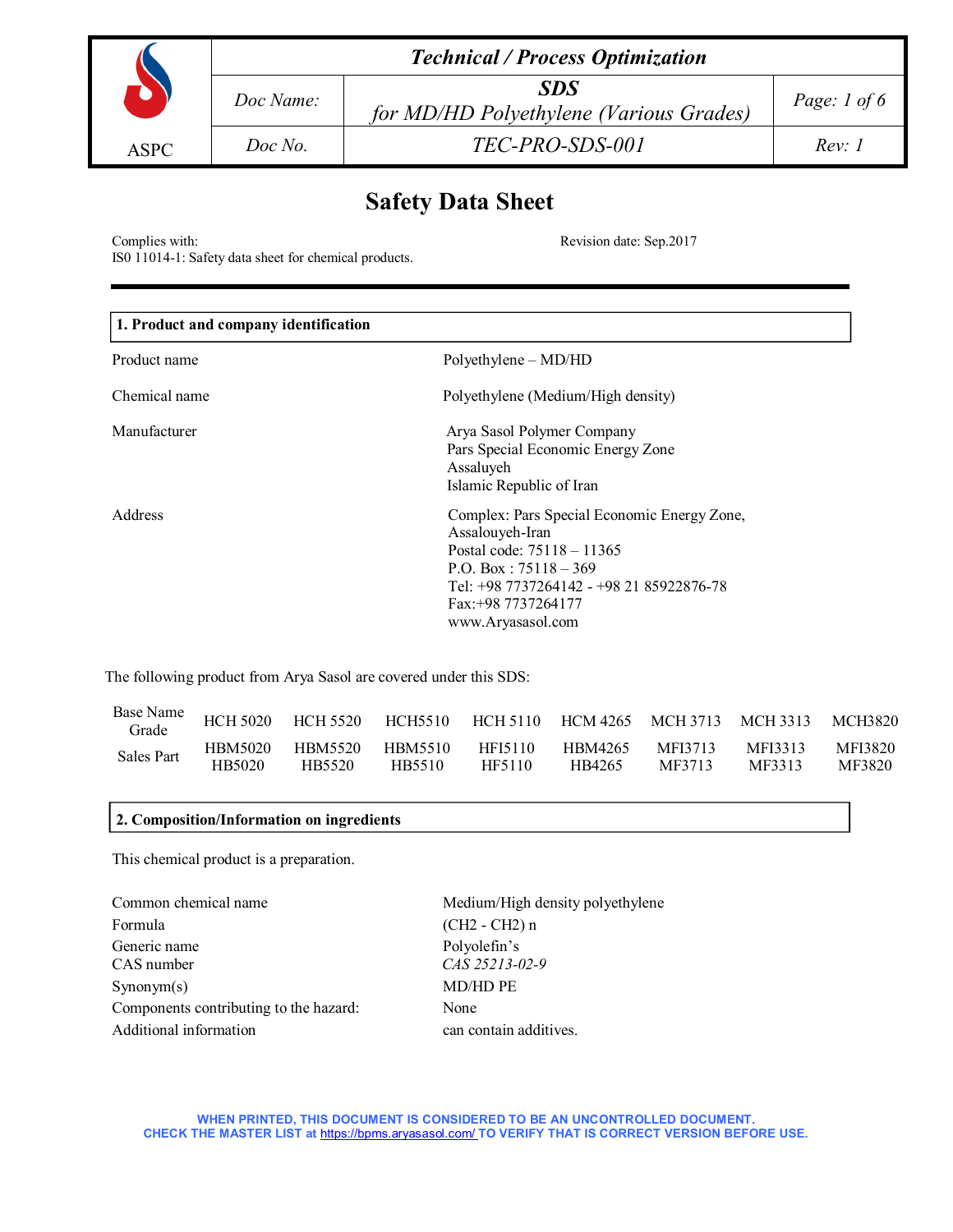| <b>ASPC</b> |  |
|-------------|--|

*Doc No. TEC-PRO-SDS-001 Rev: 1*

# **3. Hazards identification**

# - **Information pertaining to particular dangers for man and environment**

The molten product adheres to the skin and causes burns.

Spilled material may present a slipping hazard.

# - **Classification system**

This product is, according to EEC directives 1999/45, 67/548, 76/769 and following amendments, not classified as hazardous.

# **4. First-Aid measures**

## - **General information**

At room temperature the product is neither an irritant nor gives off hazardous vapours.

The measures listed below apply to critical situations (Fire, incorrect process conditions).

## - **After inhalation**

In case of excessive inhalation of fumes move the person to fresh air. Call for medical help.

## - **After skin contact**

After contact with the molten product, cool rapidly with cold water.

Do not pull solidified product away from the skin.

Seek immediate medical advice.

## - **After eye contact**

Rinse opened eye for several minutes under running water.

#### - **After swallowing**

No specific measures have to be taken if the product is swallowed.

# **5. Fire-fighting measures**

# - **Suitable extinguishing agents**

Water haze Foam Chemical powder

- **For safety reasons unsuitable extinguishing agents** 

Water jet.

## - **Special hazards caused by the material, its products of combustion or resulting gases:** In case of fire it can release:

Water (H2O), carbon dioxide (CO2), and when lacking oxygen (O2), carbon monoxide (CO) The products of the burning are dangerous.

# - **Protective equipment:**

Use a mask with universal filter.

Use self-contained breathing apparatus within confined rooms.

- **Additional information** Heat value: 12.2 kWh/kg

# **6. Accidental release measures**

- **Person-related safety precautions:**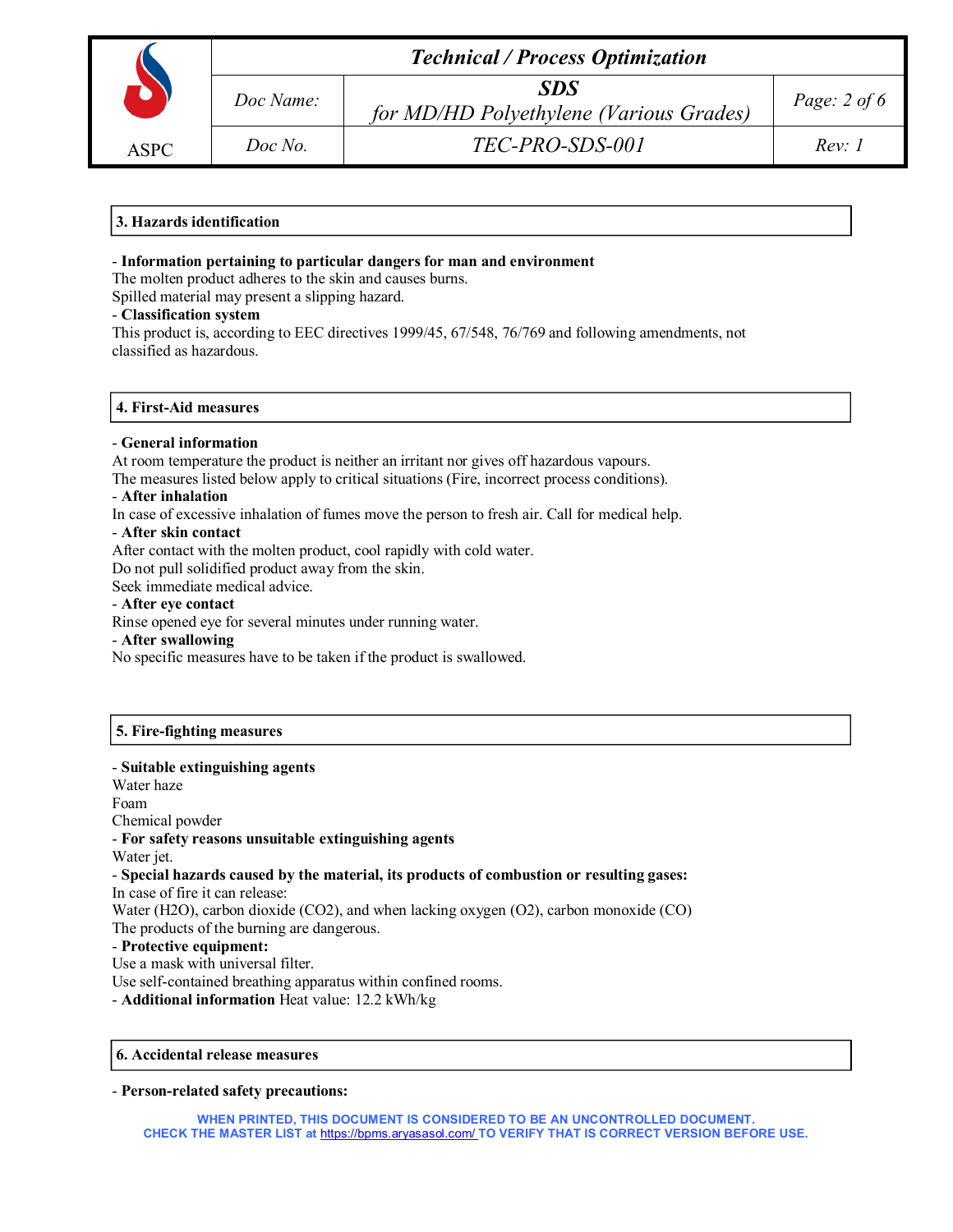|             | <b>Technical / Process Optimization</b> |                                                |                |  |  |
|-------------|-----------------------------------------|------------------------------------------------|----------------|--|--|
|             | Doc Name:                               | SDS<br>for MD/HD Polyethylene (Various Grades) | Page: $3$ of 6 |  |  |
| <b>ASPC</b> | Doc No.                                 | TEC-PRO-SDS-001                                | Rev: I         |  |  |

Particular danger of slipping on leaked/spilled product.

See point 8

- **Measures for environmental protection:**

No special measures required.

See points 12 and 13.

- **Measures for cleaning/collecting:**

Recycle product or dispose properly. See point 13

- **Additional information:** 

Collect spilled polymer: It could cause falls (Danger of slipping).

# **7. Handling and storage**

# - **Handling**

# - **Information for safe handling:**

No special requirements necessary, if handled at room temperature.

When bringing the material to processing temperatures gases might develop, forming:

ethylene and alkenes of higher molecular weight.

traces of formaldehyde and acryl aldehyde

traces of acids (Formic acid, acetic acid)

Provide appropriate ventilation for such processing conditions.

Take precautionary measures against explosion risks, as all types of polymers may develop dust during

transporting or grinding of granules.

Prevent formation of dust.

- **Storage**

# - **Requirements to be met by storerooms and containers:**

Take precautionary measures to prevent the formation of static electricity.



Do not smoke.

Ground equipment electrically.

Open flames prohibited.

- **Information about storage in one common storage facility:** Not required.

- **Further information about storage conditions:**

Protect from heat and direct sunlight.

Store under dry conditions.

Do not stack up the octabins.

- **Specific applications** For safe stacking follow the storage recommendations specific for this product

# **8. Exposure controls/personal protection**

- **Additional information about design of technical systems:** 

No further data; see item 7.

- **Components with limit values that require monitoring at the workplace:**  Not required.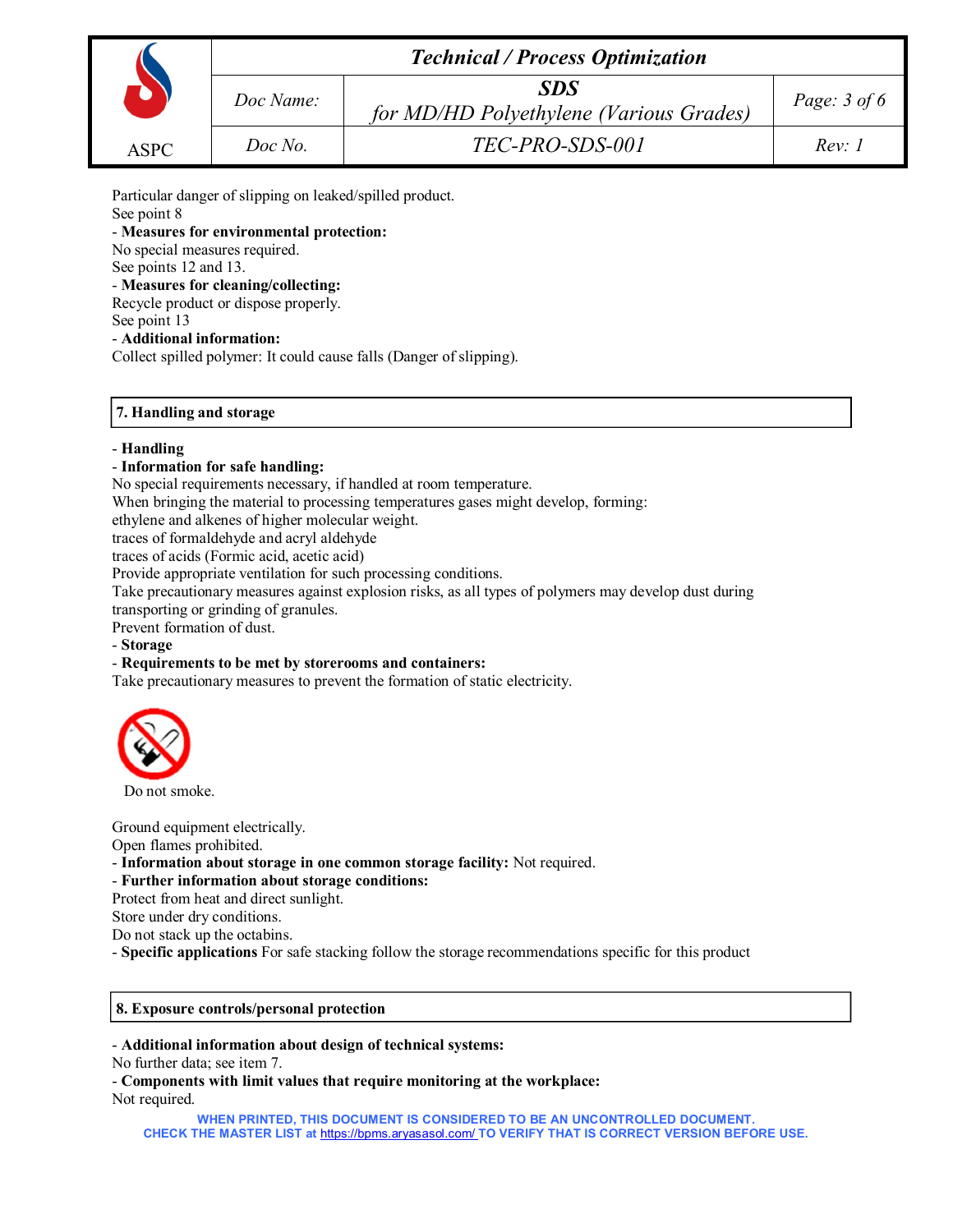|             | <b>Technical / Process Optimization</b> |                                                       |                |  |  |
|-------------|-----------------------------------------|-------------------------------------------------------|----------------|--|--|
|             | Doc Name:                               | <b>SDS</b><br>for MD/HD Polyethylene (Various Grades) | Page: $4 of 6$ |  |  |
| <b>ASPC</b> | Doc No.                                 | TEC-PRO-SDS-001                                       | Rev: I         |  |  |

- **Additional exposure limit values for possible processing dangers: 64-18-6 formic acid** WEL () Long-term value: 9.6 mg/m<sup>3</sup>, 5 ppm **50-00-0 formaldehyde** WEL () Short-term value:  $2.5 \text{ mg/m}^3$ ,  $2 \text{ ppm}$ Long-term value:  $2.5 \text{ mg/m}^3$ ,  $2 \text{ ppm}$ **107-02-8 acryl aldehyde** WEL () Short-term value:  $0.7 \text{ mg/m}^3$ ,  $0.3 \text{ ppm}$ Long-term value:  $0.23$  mg/m<sup>3</sup>,  $0.1$  ppm - **Additional information:**  Void - **Personal protective equipment** - **General protective and hygienic measures**  Do not eat, drink or smoke while working. - **Breathing equipment:**  Use breathing protection in case of insufficient ventilation. - **Protection of hands:**  Heat resistant gloves - **Material of gloves** The selection of the suitable gloves does not only depend on the material, but also on further marks of quality and varies from manufacturer to manufacturer. - **Penetration time of glove material** The exact break trough time has to be found out by the manufacturer of the protective gloves and has to be observed.

- **Eye protection:** Not required.



# **9. Physical and chemical properties**

- **General Information Form:**  Pellets **Colour:** Neutral Various colours **Odour:** Nearly odourless - **Change in condition** Melting point/Melting range: 50-140°C Boiling point/Boiling range: Not applicable - **Flash point:**  Not applicable (see attachment to guideline 92/69/EEC, A.9) - **Ignition temperature:**  $> 360$ °C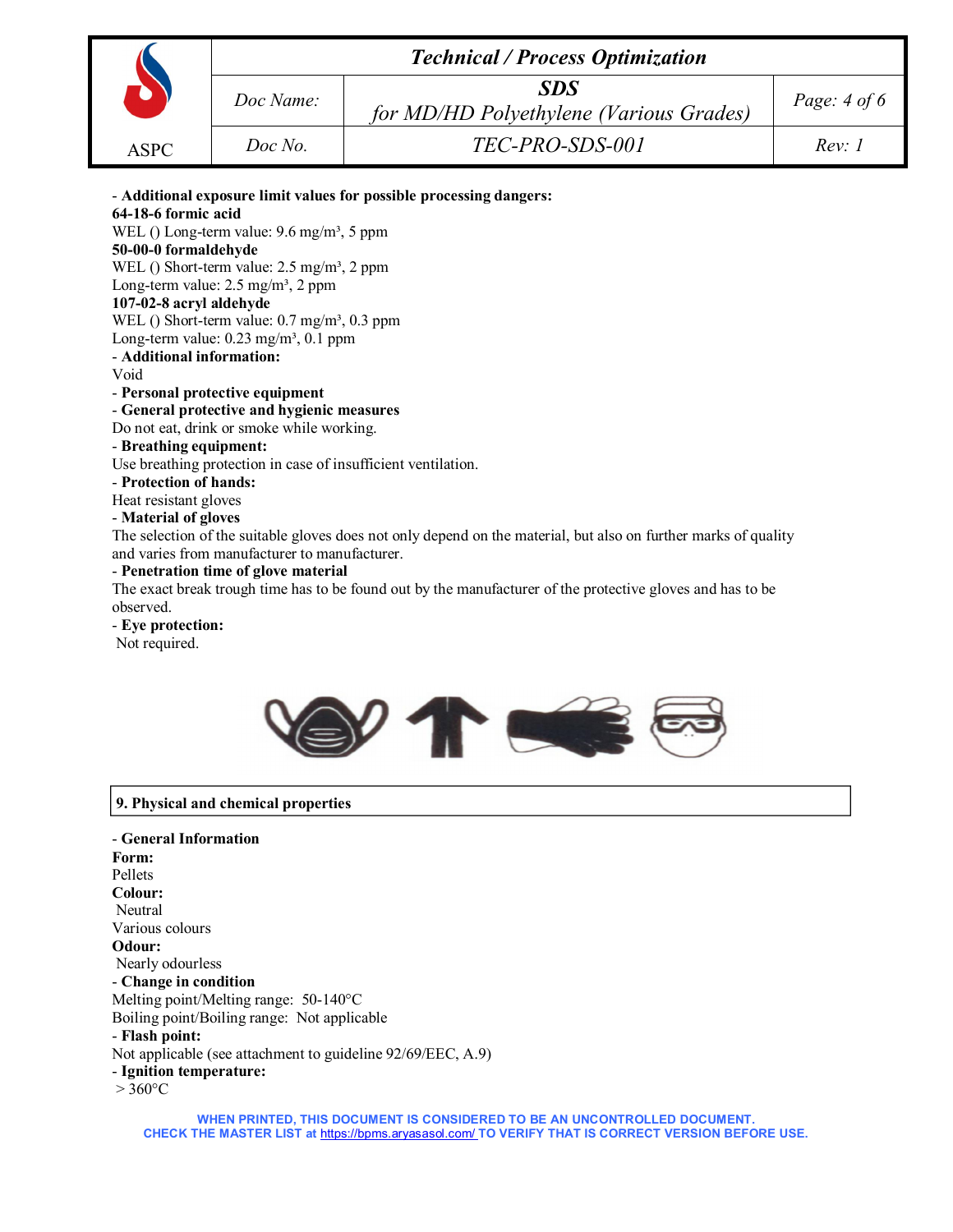|             | <b>Technical / Process Optimization</b> |                                                       |                |  |  |
|-------------|-----------------------------------------|-------------------------------------------------------|----------------|--|--|
|             | Doc Name:                               | <b>SDS</b><br>for MD/HD Polyethylene (Various Grades) | Page: $5$ of 6 |  |  |
| <b>ASPC</b> | Doc No.                                 | TEC-PRO-SDS-001                                       | Rev: I         |  |  |

# - **Danger of explosion:**

Product is not explosive. See point(s) 7. - **Density at 20°C** 0.9-0.97 g/cm3 - **Solubility in / Miscibility with Water:** Insoluble - **Additional information**  Soluble in boiling, aromatic chlorinated solvents.

# **10. Stability and reactivity**

# - **Thermal decomposition / conditions to be avoided:**

The product is stable when handled and stored under normal conditions. Decomposes over 360 °C.

# - **Dangerous reactions:**

- No dangerous reactions known
- **Dangerous products of decomposition:**

No hazardous decomposition products known at room temperature.

## **11. Toxicological information**

#### - **Acute toxicity:**

- **Primary irritant effect:**
- **on the skin:** No irritant effect.
- **on the eye:** No irritant effect.
- **Sensitization:** No sensitizing effect known.
- **Additional toxicological information:**

When used and handled according to specifications, the product does not have any harmful effects according to our experience and the information provided to us.

#### **12. Ecological information**

- **Information about elimination (persistence and degradability):**
- **Other information:**
- The product is not biodegradable.
- **Behavior in environmental systems:**
- **Mobility and bioaccumulation potential:**

Floats on water.

There is no bioaccumulation.

# - **General notes:**

The product is not toxic, small particles can have physical effects on water and soil organisms.

# **13. Disposal Consideration**

- **Product:**
- **Recommendation**

**WHEN PRINTED, THIS DOCUMENT IS CONSIDERED TO BE AN UNCONTROLLED DOCUMENT. CHECK THE MASTER LIST at** https://bpms.aryasasol.com/ **TO VERIFY THAT IS CORRECT VERSION BEFORE USE.**